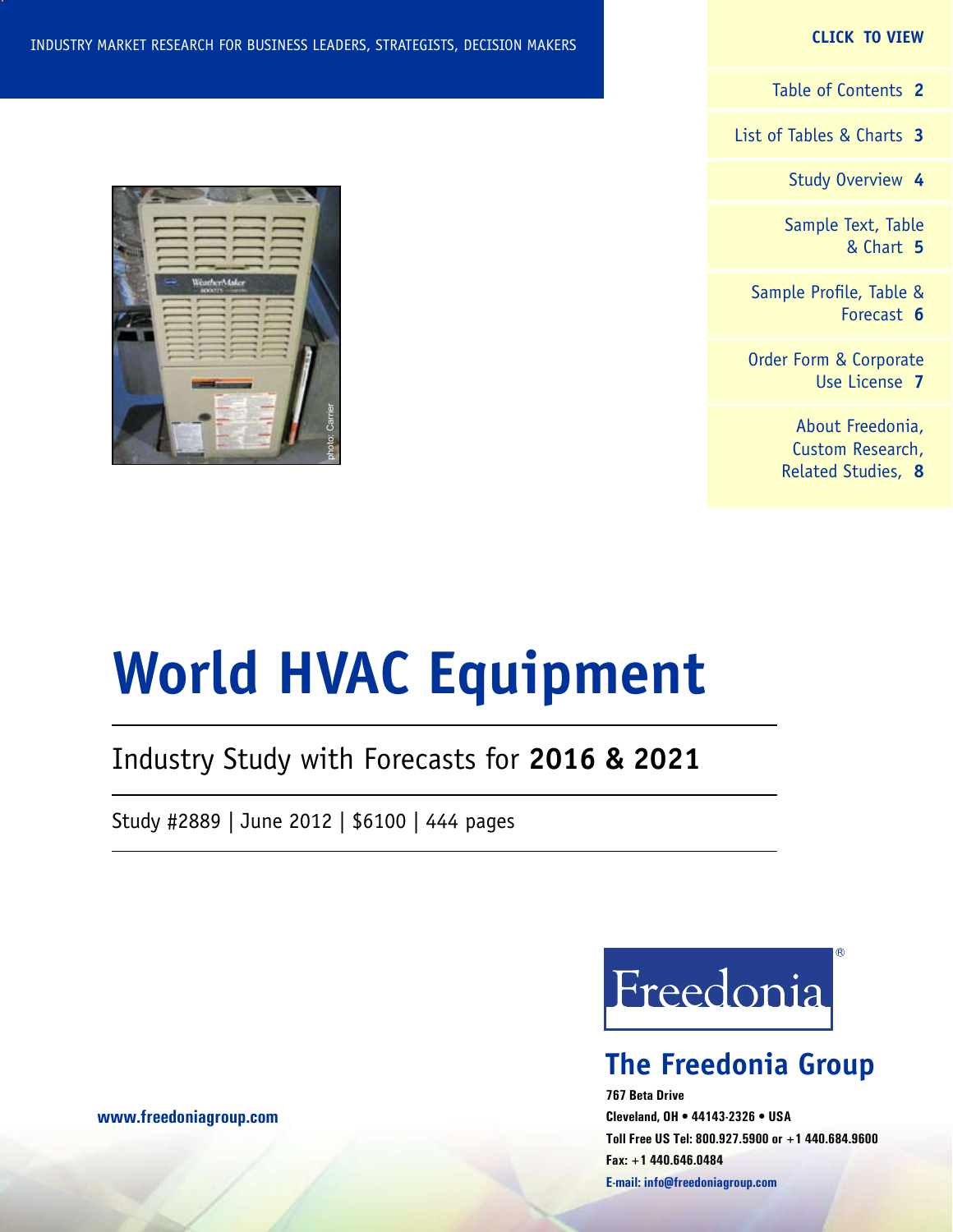#### <span id="page-1-0"></span>Study #2889 June 2012 \$6100 444 Pages

## **World HVAC Equipment**

Industry Study with Forecasts for *2016 & 2021*

## Freedonia

## **Table of Contents**

## Executive Summary

## Market EnvironmenT

| World Economic Overview  5                   |
|----------------------------------------------|
| Recent Historical Trends  5                  |
|                                              |
| Fixed Investment Trends 11                   |
| Personal Income Trends13                     |
| World Demographic Overview 15                |
|                                              |
|                                              |
| World Urbanization Patterns19                |
| Building Construction Expenditures20         |
| Residential Construction Expenditures22      |
| Nonresidential Construction Expenditures  24 |
| Climatic & Cultural Factors 26               |
|                                              |
| Legal & Regulatory Issues 28                 |
|                                              |
|                                              |
|                                              |
| Technology & Product Innovation 34           |

## **OVERVIEW**

| Room Air Conditioners49             |  |
|-------------------------------------|--|
| Unitary Air Conditioners 53         |  |
|                                     |  |
|                                     |  |
|                                     |  |
| Other Heating & Cooling Equipment65 |  |

## NORTH AMERICA

| HVAC Equipment Supply & Demand 69 |  |
|-----------------------------------|--|
|                                   |  |
|                                   |  |
|                                   |  |
|                                   |  |

## WESTERN EUROPE

| HVAC Equipment Supply & Demand 95 |  |
|-----------------------------------|--|
|                                   |  |
|                                   |  |
|                                   |  |
|                                   |  |
|                                   |  |

| Other Western Europe  134 |  |
|---------------------------|--|

## ASIA/PACIFIC

| HVAC Equipment Supply & Demand  143 |  |
|-------------------------------------|--|
| Demand by Type & Market  147        |  |
|                                     |  |
|                                     |  |
|                                     |  |
|                                     |  |
|                                     |  |
|                                     |  |
|                                     |  |
|                                     |  |

## OTHER REGIONS

| Central & South America  202        |  |
|-------------------------------------|--|
| HVAC Equipment Supply & Demand  203 |  |
| Demand by Type & Market 206         |  |
|                                     |  |
| Other Central & South America 215   |  |
|                                     |  |
| HVAC Equipment Supply & Demand  223 |  |
| Demand by Type & Market 226         |  |
|                                     |  |
|                                     |  |
| Other Eastern Europe 242            |  |
|                                     |  |
| HVAC Equipment Supply & Demand  250 |  |
| Demand by Type & Market 253         |  |
|                                     |  |
| Other Africa/Mideast  262           |  |
|                                     |  |

## INDUSTRY STRUCTURE

| Industry Composition  272        |  |
|----------------------------------|--|
|                                  |  |
| Development & Manufacturing  279 |  |
|                                  |  |
|                                  |  |
| Merger & Acquisitions  285       |  |
| Cooperative Agreements 289       |  |
|                                  |  |

## Company Profiles

| Bosch (Robert) GmbH  309       |  |
|--------------------------------|--|
|                                |  |
|                                |  |
|                                |  |
| Dectron Internationale 330     |  |
|                                |  |
|                                |  |
| Dunham-Bush Holding Berhad 337 |  |
|                                |  |
|                                |  |
|                                |  |

| Gree Electric Appliances  358 |  |
|-------------------------------|--|
|                               |  |
|                               |  |
|                               |  |
|                               |  |
|                               |  |
| Lennox International  383     |  |
|                               |  |
|                               |  |
| Nortek Incorporated  396      |  |
|                               |  |
| Panasonic Corporation  405    |  |
|                               |  |
|                               |  |
|                               |  |
|                               |  |
| United Technologies 418       |  |
|                               |  |
| Whirlpool Corporation 431     |  |
| Additional Companies in       |  |
| World HVAC Equipment 435      |  |

## **List of Tables/Charts**

## Executive Summary

|--|--|--|--|

#### Market EnvironmenT

| 1 World Gross Domestic Product by Region11   |
|----------------------------------------------|
| 2 World Fixed Investment by Region 13        |
| 3 World Per Capita GDP by Region15           |
| 4 World Population by Region 17              |
| 5 World Households by Region 18              |
| 6 World Urban Population by Region 20        |
| 7 World Building Construction                |
| Expenditures by Region 22                    |
| 8 World Residential Building Construction    |
| Expenditures by Region 24                    |
| 9 World Nonresidential Building Construction |
| Expenditures by Region 25                    |
|                                              |

## **OVERVIEW**

| 1 World HVAC Equipment Demand by Region 41 |  |
|--------------------------------------------|--|
| Cht World HVAC Equipment Demand            |  |
|                                            |  |
| Cht World HVAC Equipment Demand            |  |
| by Region, 2001-2021 42                    |  |
| 2 World HVAC Equipment                     |  |
| Shipments by Region44                      |  |
|                                            |  |

(continued on following page)

## [Click here to purchase online](http://www.freedoniagroup.com/DocumentDetails.aspx?Referrerid=FM-Bro&StudyID=2889)

## **Page 2 [Order now, click here!](#page-6-0)**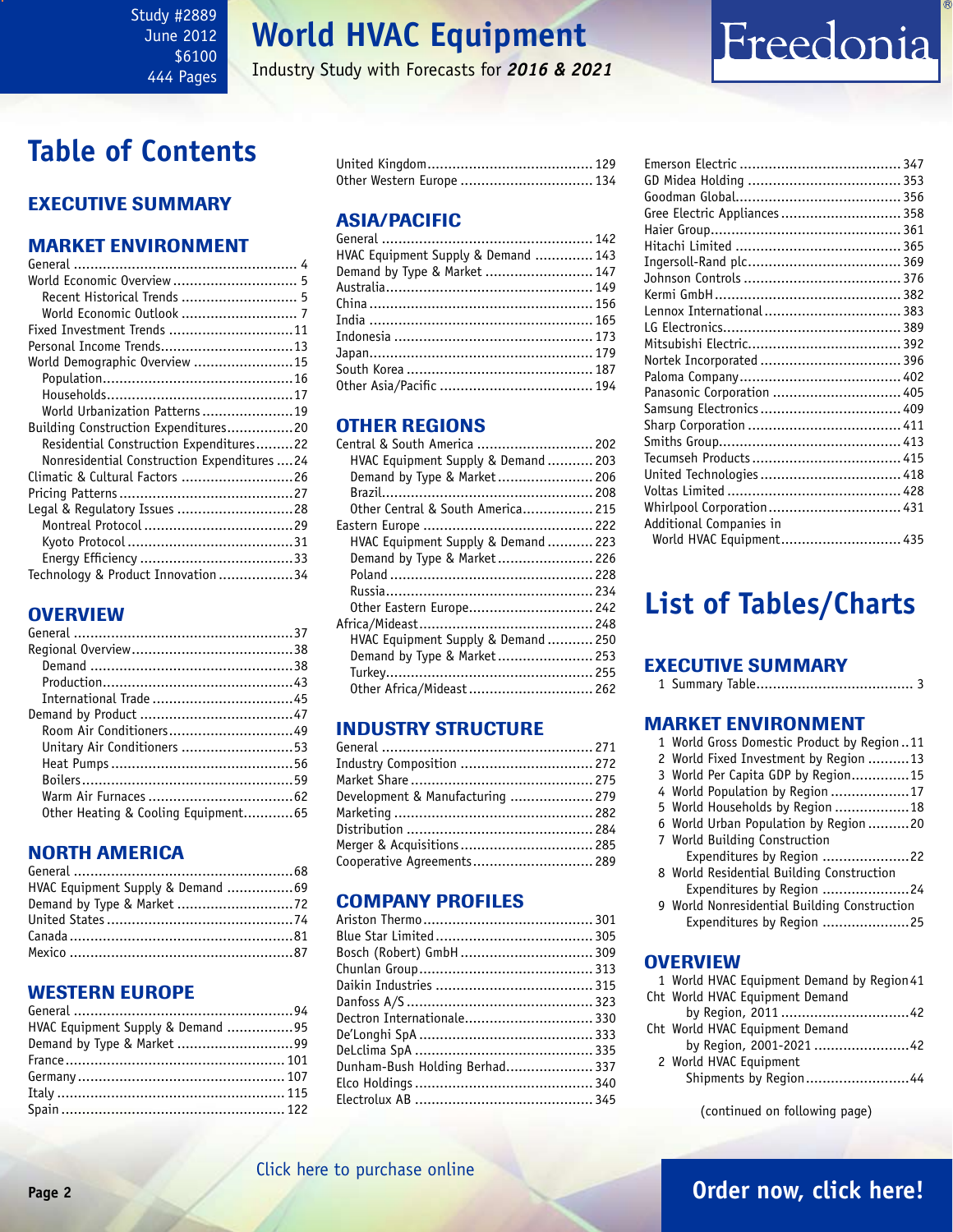### <span id="page-2-0"></span>Study #2889 June 2012 \$6100 444 Pages

## **World HVAC Equipment**

Industry Study with Forecasts for *2016 & 2021*

## Freedonia

## **List of Tables/Charts**

| Cht World HVAC Equipment Shipments          |
|---------------------------------------------|
| by Region, 2011 45                          |
| 3 World HVAC Equipment                      |
| Net Exports by Region 47                    |
| 4 World HVAC Equipment                      |
| Demand by Product 48                        |
| Cht World HVAC Equipment Demand             |
|                                             |
| 5 World Room Air Conditioner                |
| Demand by Region 52                         |
| Cht World Room Air Conditioner              |
| Demand by Region, 2011 53                   |
| 6 World Unitary Air Conditioner             |
| Demand by Region 55                         |
| Cht World Unitary Air Conditioner           |
| Demand by Region, 2011 56                   |
| 7 World Heat Pump Demand by Region  58      |
| Cht World Heat Pump Demand                  |
| by Region, 2011 59                          |
| 8 World Boiler Demand by Region61           |
| Cht World Boiler Demand by Region, 201162   |
| 9 World Warm Air Furnace                    |
| Demand by Region  64                        |
| Cht World Warm Air Furnace Demand           |
|                                             |
| 10 World Other Heating & Cooling            |
| Equipment Demand by Region66                |
| Cht World Other Heating & Cooling Equipment |
| Demand by Region, 2011 67                   |
|                                             |

## NORTH AMERICA

| 1 North America: HVAC Equipment   |
|-----------------------------------|
|                                   |
| 2 North America: HVAC Equipment   |
|                                   |
| Cht North America: HVAC Equipment |
| Demand by Country, 201174         |
| 3 United States: HVAC Equipment   |
|                                   |
| 4 United States: HVAC Equipment   |
| Demand by Type & Market 81        |
| 5 Canada: HVAC Equipment          |
| Supply & Demand85                 |
| 6 Canada: HVAC Equipment Demand   |
|                                   |
| 7 Mexico: HVAC Equipment          |
|                                   |
| 8 Mexico: HVAC Equipment Demand   |
| by Type & Market93                |
|                                   |

#### WESTERN EUROPE

1 Western Europe: HVAC Equipment Supply & Demand..............................98

| 2 Western Europe: HVAC Equipment            |
|---------------------------------------------|
| Demand by Type & Market  100                |
| Cht Western Europe: HVAC Equipment          |
| Demand by Country, 2011 101                 |
| 3 France: HVAC Equipment                    |
| Supply & Demand 105                         |
| 4 France: HVAC Equipment Demand             |
| by Type & Market 107                        |
| 5 Germany: HVAC Equipment                   |
| Supply & Demand 112                         |
| 6 Germany: HVAC Equipment Demand            |
| by Type & Market 115                        |
| 7 Italy: HVAC Equipment Supply & Demand 120 |
| 8 Italy: HVAC Equipment Demand              |
| by Type & Market 122                        |
| 9 Spain: HVAC Equipment                     |
| Supply & Demand 126                         |
| 10 Spain: HVAC Equipment Demand             |
| by Type & Market 128                        |
| 11 United Kingdom: HVAC Equipment           |
| Supply & Demand 132                         |
| 12 United Kingdom: HVAC Equipment           |
| Demand by Type & Market  134                |
| 13 Other Western Europe: HVAC               |
| Equipment Supply & Demand  138              |
| 14 Other Western Europe: HVAC Equipment     |
| Demand by Type & Market  141                |
|                                             |
|                                             |

### ASIA/PACIFIC

| 1 Asia/Pacific: HVAC Equipment     |
|------------------------------------|
| Supply & Demand 146                |
| 2 Asia/Pacific: HVAC Equipment     |
| Demand by Type & Market  148       |
| Cht Asia/Pacific: HVAC Equipment   |
| Demand by Country, 2011 149        |
| 3 Australia: HVAC Equipment        |
| Supply & Demand 153                |
| 4 Australia: HVAC Equipment Demand |
| by Type & Market 156               |
| 5 China: HVAC Equipment            |
| Supply & Demand 162                |
| 6 China: HVAC Equipment Demand     |
| by Type & Market 165               |
| 7 India: HVAC Equipment            |
| Supply & Demand 169                |
| 8 India: HVAC Equipment Demand     |
| by Type & Market 172               |
| 9 Indonesia: HVAC Equipment        |
| Supply & Demand 177                |
| 10 Indonesia: HVAC Equipment       |
| Demand by Type & Market  179       |
| 11 Japan: HVAC Equipment           |
| Supply & Demand 184                |
| 12 Japan: HVAC Equipment Demand    |
| by Type & Market 187               |
| 13 South Korea: HVAC Equipment     |
| Supply & Demand 191                |

| 14 South Korea: HVAC Equipment        |  |
|---------------------------------------|--|
| Demand by Type & Market  194          |  |
| 15 Other Asia/Pacific: HVAC Equipment |  |
| Supply & Demand 199                   |  |
| 16 Other Asia/Pacific: HVAC Equipment |  |
| Demand by Type & Market  201          |  |

#### OTHER REGIONS

|                | 1 Central & South America: HVAC                               |
|----------------|---------------------------------------------------------------|
|                | Equipment Supply & Demand  205                                |
| $\overline{c}$ | Central & South America: HVAC Equipment                       |
|                | Demand by Type & Market  207                                  |
| 3              | Brazil: HVAC Equipment                                        |
|                | Supply & Demand 212                                           |
| 4              | Brazil: HVAC Equipment Demand                                 |
|                | by Type & Market 215                                          |
| 5              | Other Central & South America: HVAC                           |
|                | Equipment Supply & Demand  219                                |
| 6              | Other Central & South America: HVAC                           |
|                | Equipment Demand by Type & Market. 221                        |
| 7              | Eastern Europe: HVAC Equipment                                |
|                | Supply & Demand 225                                           |
| 8              | Eastern Europe: HVAC Equipment                                |
|                | Demand by Type & Market  227                                  |
| 9              | Poland: HVAC Equipment                                        |
|                | Supply & Demand 231                                           |
| 10             | Poland: HVAC Equipment Demand                                 |
|                | by Type & Market 234                                          |
| 11             | Russia: HVAC Equipment                                        |
|                | Supply & Demand 239                                           |
| 12             | Russia: HVAC Equipment Demand                                 |
|                | by Type & Market<br>242                                       |
| 13             | Other Eastern Europe: HVAC Equipment                          |
|                | Supply & Demand 246                                           |
|                | 14 Other Eastern Europe: HVAC Equipment                       |
|                | Demand by Type & Market  248                                  |
|                | 15 Africa/Mideast: HVAC Equipment                             |
|                | Supply & Demand 252<br>16 Africa/Mideast: HVAC Equipment      |
|                |                                                               |
|                | Demand by Type & Market  254<br>Turkey: HVAC Equipment Demand |
| 17             | Supply & Demand 259                                           |
| 18             | Turkey: HVAC Equipment Demand                                 |
|                | by Type & Market<br>261                                       |
| 19             | Other Africa/Mideast: HVAC Equipment                          |
|                | Supply & Demand 267                                           |
| 20             | Other Africa/Mideast: HVAC Equipment                          |
|                | Demand by Type & Market  270                                  |
|                |                                                               |

### INDUSTRY STRUCTURE

| 1 World HVAC Equipment Sales               |  |
|--------------------------------------------|--|
| by Company, 2011 274                       |  |
| Cht World HVAC Equipment                   |  |
| Market Share, 2011  276                    |  |
| 2 Selected Acquisitions & Divestitures 287 |  |
| 3 Selected Cooperative Agreements 292      |  |
|                                            |  |

## **Page 3 [Order now, click here!](#page-6-0)**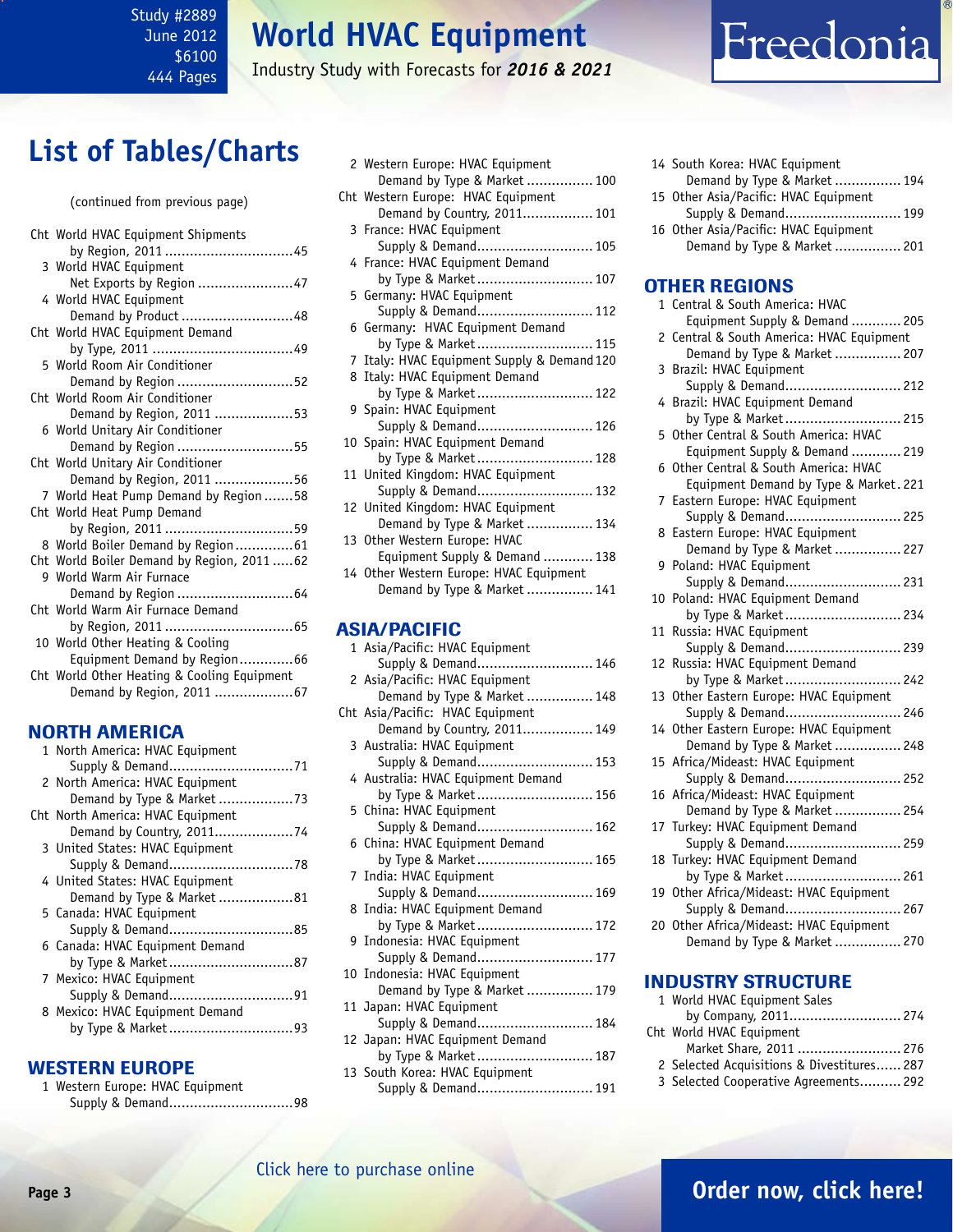## **World HVAC Equipment**

<span id="page-3-0"></span>Study #2889 June 2012 \$6100 444 Pages

## Industry Study with Forecasts for *2016 & 2021*

## Freedonia

*Worldwide sales of heat pumps and unitary air conditioners, along with a US recovery and rapid growth in China, will spur gains in overall HVAC equipment demand through 2016.*

## **Global HVAC demand to reach \$107 billion in 2016**

Global demand for HVAC equipment is projected to increase 6.1 percent per year through 2016 to \$107 billion. This growth rate is an acceleration from the gains of the 2006-2011 period, reflecting in part the reduced 2011 bases of the developed countries as the global recession of 2009 restrained construction spending and reduced access to financing. Economic recovery and the corresponding improvement in construction activity in several key markets, particularly the large US market, will aid gains through 2016.

## **North America will pace developed region gains; China to be fastest growing nation**

North America is anticipated to achieve the fastest average annual advances through 2016, boosted primarily by the US recovery. Gains in Canada will be slower, reflecting already high penetration rates and construction markets that were less affected by the global recession. Low air conditioning system ownership rates in Western Europe (relative to other industrialized nations) will present opportunities, although gains will be limited by the slowest regional growth in building construction through 2016. However, regulations regarding energy efficiency and the use of more environmentally friendly refrigerants will boost sales of HVAC equipment in Western Europe and other developed markets.



HVAC demand growth in the Asia/Pacific region will outpace the global average, increasing 6.4 percent per year through 2016. Four of the world's fastest growing national markets reside in this region. Rapid growth in building construction spending, along with rising industrialization and per capita incomes, the ongoing modernization of the housing stock, and opportunities arising from the relatively low penetration rates, will aid advances. China will exhibit the largest growth, comprising one-third of global demand gains from 2011 to 2016. Market gains have predominantly been spurred by the nation's rapid industrialization, resulting in large increases in building construction expenditures, as well as by rising personal incomes and favorable government programs that boosted market penetration in rural areas.

## **Heat pumps, unitary air conditioners to lead gains**

Sales of all types of HVAC equipment are expected to improve through 2016 from low 2011 bases. Heat pumps will continue to post the fastest growth, reflecting the lower penetration rate in many markets, plus the ability of these systems to provide both heating and cooling capabilities, and to offer greater energy efficiency than most other cooling systems. Demand for unitary air conditioners will also register above average gains, particularly in markets with strong nonresidential construction activity.

Copyright 2012 The Freedonia Group, Inc.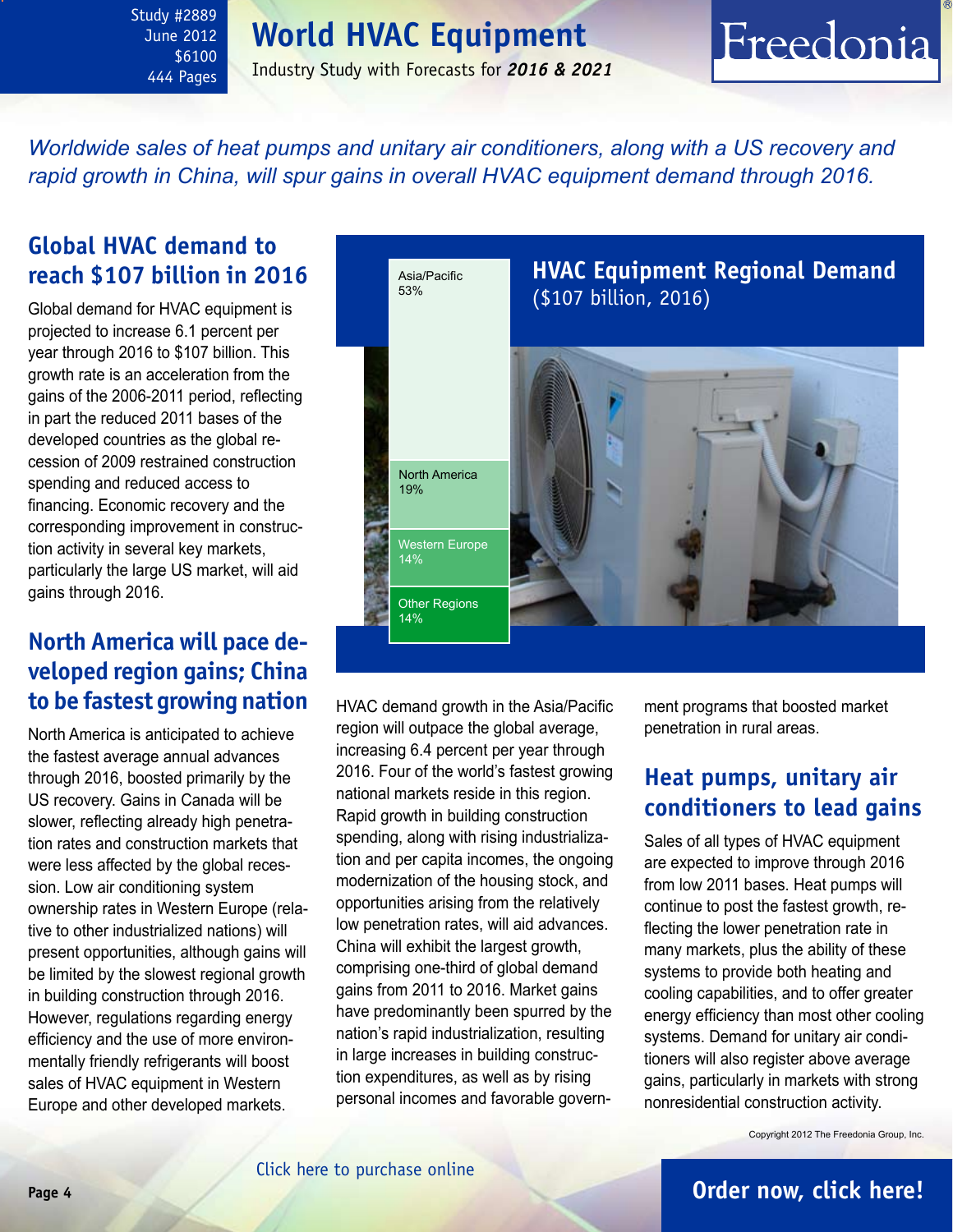## **World HVAC Equipment**

Industry Study with Forecasts for *2016 & 2021*

## **Sample Text, Table & Chart**

<span id="page-4-0"></span>Study #2889 June 2012 \$6100 444 Pages

## **TABLE VI-9 INDONESIA: HVAC EQUIPMENT SUPPLY & DEMAND (million dollars)**

Freedonia



### [Click here to purchase online](http://www.freedoniagroup.com/DocumentDetails.aspx?Referrerid=FM-Bro&StudyID=2889)

## **Page 5 [Order now, click here!](#page-6-0)**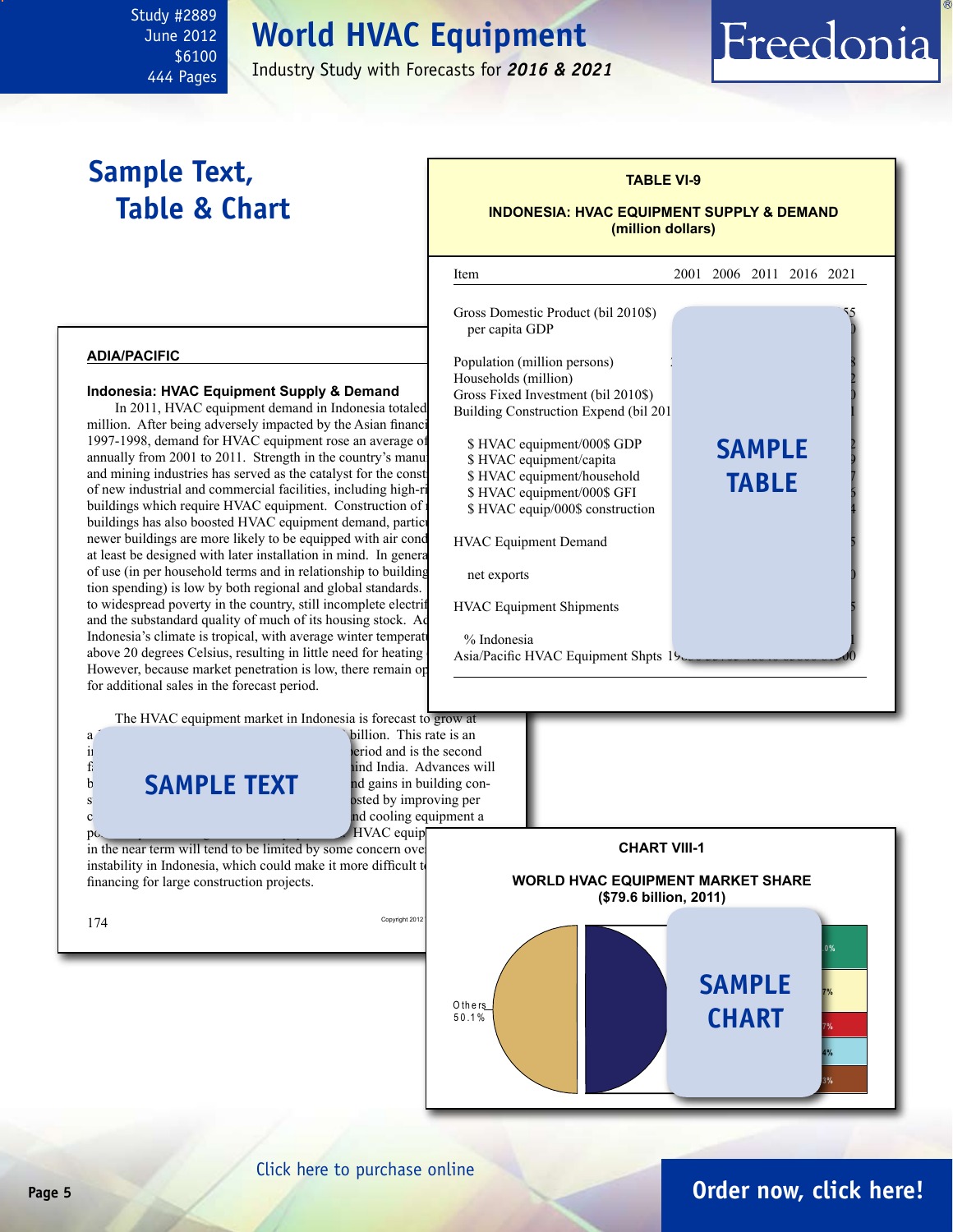## **World HVAC Equipment**

Industry Study with Forecasts for *2016 & 2021*

## **Sample Profile, Table & Forecast**

<span id="page-5-0"></span>Study #2889 June 2012 \$6100 444 Pages

#### **COMPANY PROFILES**

| Kermi GmbH         |
|--------------------|
| Pankofen-Bahnhof 1 |
| 94447 Plattling    |
| Germany            |
| 49-9931-501-       |
| http://www.ko      |

Annual Sales Employment:



### **(million dollars)** l Item 2001 2006 2011 2016 2021 Building Construction Expend (bil 2010\$) \$ HVAC equip/000\$ construction HVAC Equipment Demand By Type: Room Air Conditioners Unitary Air Conditioners Heat Pumps **5AMPLE** Boilers  $\qquad \qquad \blacksquare$ Warm Air Furnaces Other Heating/Cooling Equipment By Market: Residential Nonresidential Selected HVAC Equip Demand (000 uni-Unitary Air Conditioners Room Air Conditioners Warm Air Furnaces Heat Pumps **table**

**TABLE VI-10**

Freedonia

**INDONESIA: HVAC EQUIPMENT DEMAND BY TYPE & MARKET**

Key Products

Kermi is a leading European manufacturer of heating technologies and shower enclosures. The Company is owned by AFG Arbonia-Forster-Holding AG (Switzerland), a holding company for a group of firms involved in the global construction materials and machinery industries.

The Company participates in the world HVAC equipment industry through the manufacture, sale, and distribution of residential radiators under the KERMI brand name. For example, Kermi produces the THERM X2 line of steel panel radiators featuring the Company's proprietary X2 technology engineered to save energy efficiently even during the transfer of heat. These radiators are designed to be compatible for installation with all modern heating systems, including heat pumps, high-caloric value systems, and solar thermal systems. Kermi makes THERM X2 radiators in valve, compact, compact hygienic, replacement, and VERTEO vertical profile configurations sold through the Plan and Profile product lines. For example, Plan types feature a smooth, coated front section. The Company additionally manufactures design radiators to meet customer specifications for bathing and living room applications. These radiators widely vary in shape, color, heating efficiency levels, ease of use, and other functions, and are available

Second Copyright 2012 The Freedonia Group, Inc.

"Shipments of HVAC equipment by plants in Indonesia totaled \$375 million in 2011. Domestic production growth from 2006 to 2011 benefited from generally healthy local and export market conditions. However, the nation remains a significant net importer of HVAC products, with China, Japan, South Korea, and the US among the major suppliers. In 2011, net imports were equivalent to 48 percent of demand." --Section VI, pg. 175

## **Page 6 [Order now, click here!](#page-6-0)**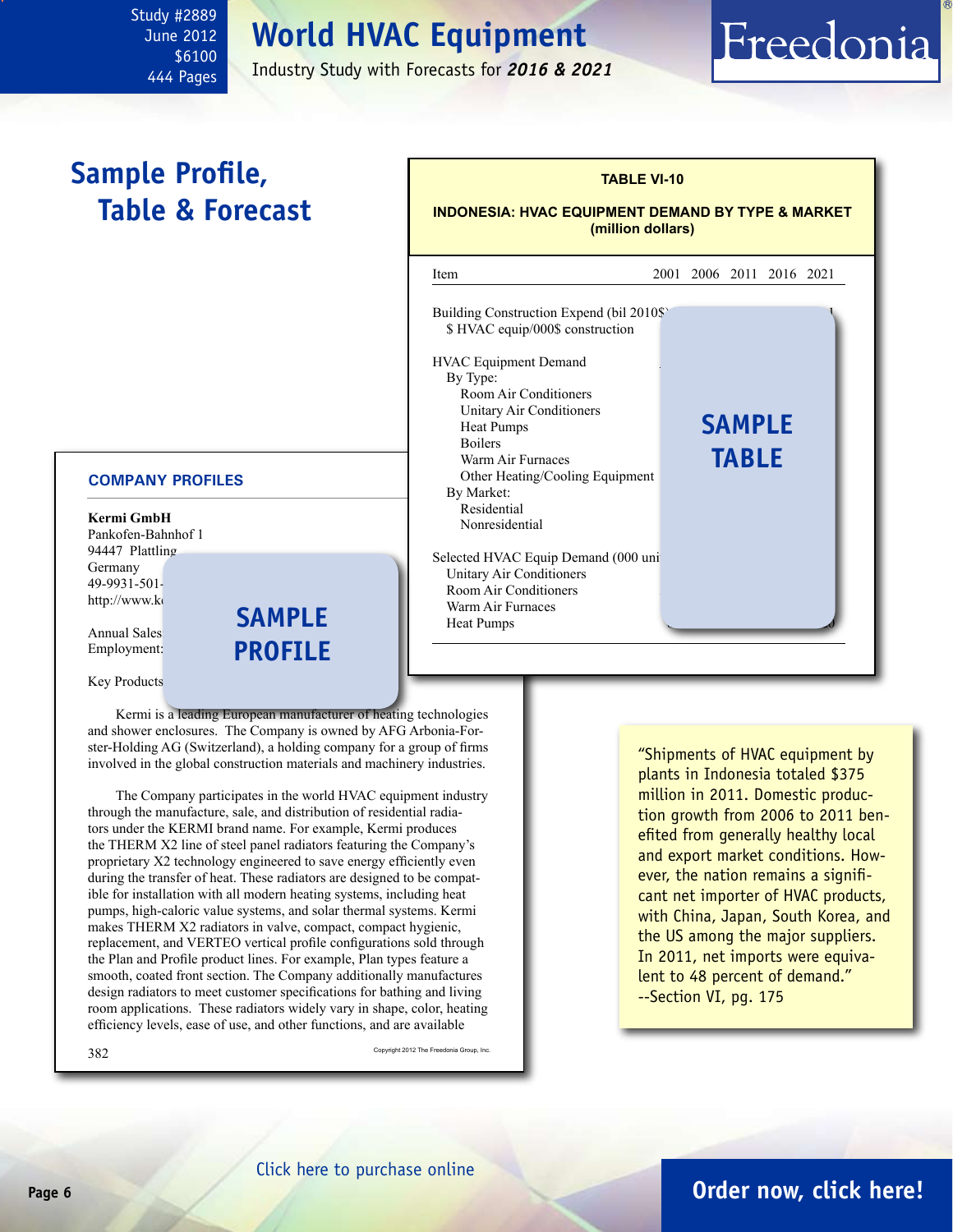## <span id="page-6-0"></span>**ORDER INFORMATION**

**Five Convenient Ways to Order**

INDUSTRY MARKET RESEARCH FOR BUSINESS LEADERS, STRATEGISTS, DECISION MAKERS

## Freedonia

**ONLINE: [www.freedoniagroup.com](http://www.freedoniagroup.com/DocumentDetails.aspx?Referrerid=FM-Bro&StudyID=2889)**

**MAIL: Print out and complete the order form and send to The Freedonia Group (see address at the bottom of this form)**

**PHONE: Call toll free, 800.927.5900 (US) or +1 440.684.9600**

**FAX: +1 440.646.0484 (US)**

**EMAIL: [info@freedoniagroup.com](mailto:info@freedoniagroup.com)**

#### **Free Handling & Shipping**

**There is NO charge for handling or UPS shipping in the US. Expect delivery in 3 to 5 business days. Outside the US, Freedonia provides free airmail service. Express delivery is available at cost.**

#### **Orders Outside of the US**

**Checks must be made payable in US funds, drawn against a US bank and mailed directly to The Freedonia Group. For wire transfers please contact our customer service department at info@ freedoniagroup.com. Credit cards accepted.**

#### **Credit Card Orders**

**For convenience, Freedonia accepts American Express, MasterCard or Visa. Credit card purchases must include account number, expiration date and authorized signature.**

#### **Save 15%**

**If you order three (3) different titles at the same time, you can receive a 15% discount. If your order is accompanied by a check or wire transfer, you may take a 5% cash discount (discounts do not apply to Corporate Use Licenses).**

#### **Corporate Use License**

**Now every decision maker in your organization can act on the key intelligence found in all Freedonia studies. For an additional \$2600, companies receive unlimited use of an electronic version (PDF) of the study. Place it on your intranet, e-mail it to coworkers around the world, or print it as many times as you like,** 

### [Click here to learn more about](http://www.freedoniagroup.com/pdf/FreedoniaCULBro.pdf)  [the Corporate Use License](http://www.freedoniagroup.com/pdf/FreedoniaCULBro.pdf)

| <b>ORDER FORM</b><br><b>F-WEB. 2889</b>                                                                                                               |                                                                                                                                                                                                                                     |
|-------------------------------------------------------------------------------------------------------------------------------------------------------|-------------------------------------------------------------------------------------------------------------------------------------------------------------------------------------------------------------------------------------|
|                                                                                                                                                       |                                                                                                                                                                                                                                     |
|                                                                                                                                                       |                                                                                                                                                                                                                                     |
|                                                                                                                                                       |                                                                                                                                                                                                                                     |
| $+$ \$2600<br>Corporate Use License (add to study price) *                                                                                            |                                                                                                                                                                                                                                     |
| Additional Print Copies @ \$600 each *                                                                                                                |                                                                                                                                                                                                                                     |
| Total (including selected option) \$___________                                                                                                       |                                                                                                                                                                                                                                     |
| □ Enclosed is my check (5% discount) drawn on a US bank and payable to<br>The Freedonia Group, Inc., in US funds (Ohio residents add 7.75% sales tax) | Street $\frac{1}{(No PO Box please)}$                                                                                                                                                                                               |
|                                                                                                                                                       |                                                                                                                                                                                                                                     |
| □ Bill my company □ American Express □ MasterCard □ Visa                                                                                              |                                                                                                                                                                                                                                     |
| <b>MM</b><br>YY                                                                                                                                       |                                                                                                                                                                                                                                     |
|                                                                                                                                                       |                                                                                                                                                                                                                                     |
| Credit Card #<br><b>Expiration Date</b>                                                                                                               |                                                                                                                                                                                                                                     |
|                                                                                                                                                       |                                                                                                                                                                                                                                     |
|                                                                                                                                                       | Email <u>experience</u> and the contract of the contract of the contract of the contract of the contract of the contract of the contract of the contract of the contract of the contract of the contract of the contract of the con |
|                                                                                                                                                       |                                                                                                                                                                                                                                     |

**\* Please check appropriate option and sign below to order an electronic version of the study.**

#### **Corporate Use License Agreement**

**The above captioned study may be stored on the company's intranet or shared directory, available to company employees. Copies of the study may be made, but the undersigned represents that distribution of the study will be limited to employees of the company.**

#### **Individual Use License Agreement**

**The undersigned hereby represents that the above captioned study will be used by only \_\_\_ individual(s) who are employees of the company and that the study will not be loaded on a network for multiple users. In the event that usage of the study changes, the Company will promptly notify Freedonia of such change and will pay to Freedonia the appropriate fee based on Freedonia's standard fee schedule then in effect. Note: Entire company corporate use license, add \$2600; one additional user, add \$600; two additional users, add \$1200; three additional users, add \$1800.**

**Signature Signature**

**The Freedonia Group, Inc. 767 Beta Drive • Cleveland, OH • 44143-2326 • USA • [Web site: www.freedoniagroup.com](http://www.freedoniagroup.com/Home.aspx?ReferrerId=FM-Bro) Tel US: 800.927.5900 or +1 440.684.9600 • Fax: +1 440.646.0484 • [e-mail: info@freedoniagroup.com](mailto:info@freedoniagroup.com)**